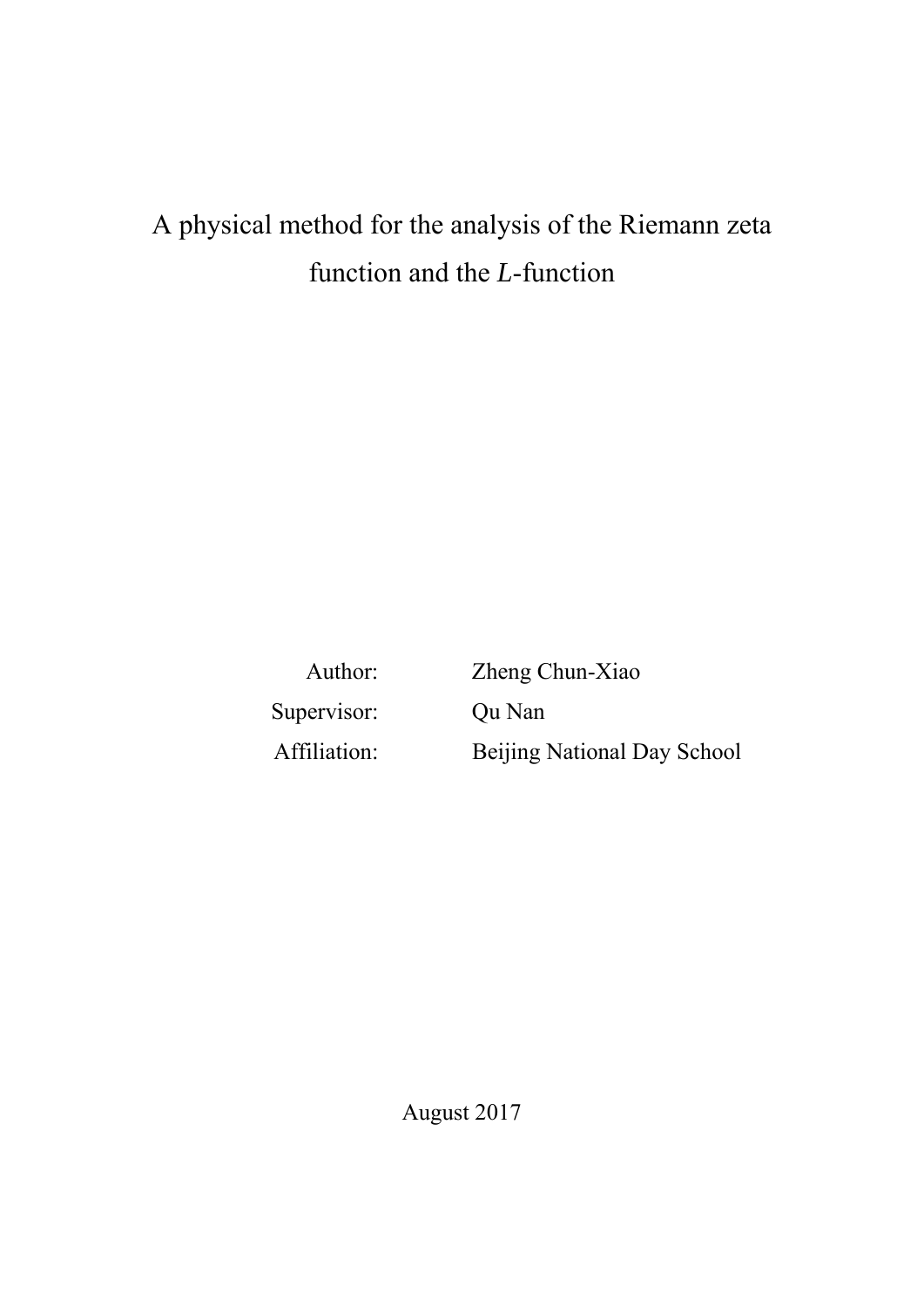# A physical method for the analysis of the Riemann zeta function and the *L*-function

## **Abstract**

A physical method is developed to analyze the Riemann zeta function and the *L*-function. First, a physical model of an elastic bar fixed at both ends and subjected to symmetric axial loads with respect to the mid-span is constructed. The axial force of the bar at the left end is calculated with two methods: the equilibrium of forces and the principle of minimum potential energy. With the help of the orthogonality of  $\{\sin ix\}$   $(i = 1, 2, 3, \cdots)$ , the Parseval identity and the Bessel inequality of the physical model are obtained. Further, it is proven that, in all the possible displacements which satisfy the boundary conditions, the real one minimizes the total potential energy of the bar. With the equivalence of the two methods, an identity of a type of infinite series is derived. Based on the identity,  $L(1)$ ,  $L(3)$ , a recurrence formula of  $L(2k-1)$   $(k \ge 3)$ ,  $\zeta(2)$ ,  $\zeta(4)$ , and a relationship between  $\zeta(2k)$   $(k \ge 2)$  and  $L(2i-1)$   $(i = 1, 2, ..., k)$  are then deduced with power axial load functions. The upper and lower bounds for the Riemann zeta function  $\zeta(2k-1)$  and the *L*-function  $L(2k)$  are given. The numerical results show that the upper and lower bounds are in excellent agreement with the accurate value. Finally, two improvement methods are proposed for estimating the circumference ratio. The numerical results show that the two methods can estimate the circumference ratio with high accuracy and that the *L* -function is more efficient than the Riemann zeta function in estimating the circumference ratio.

**Keywords:** physical method, Riemann zeta function, *L*-functionm, identity of a type of infinite series, upper and lower bounds, circumference ratio.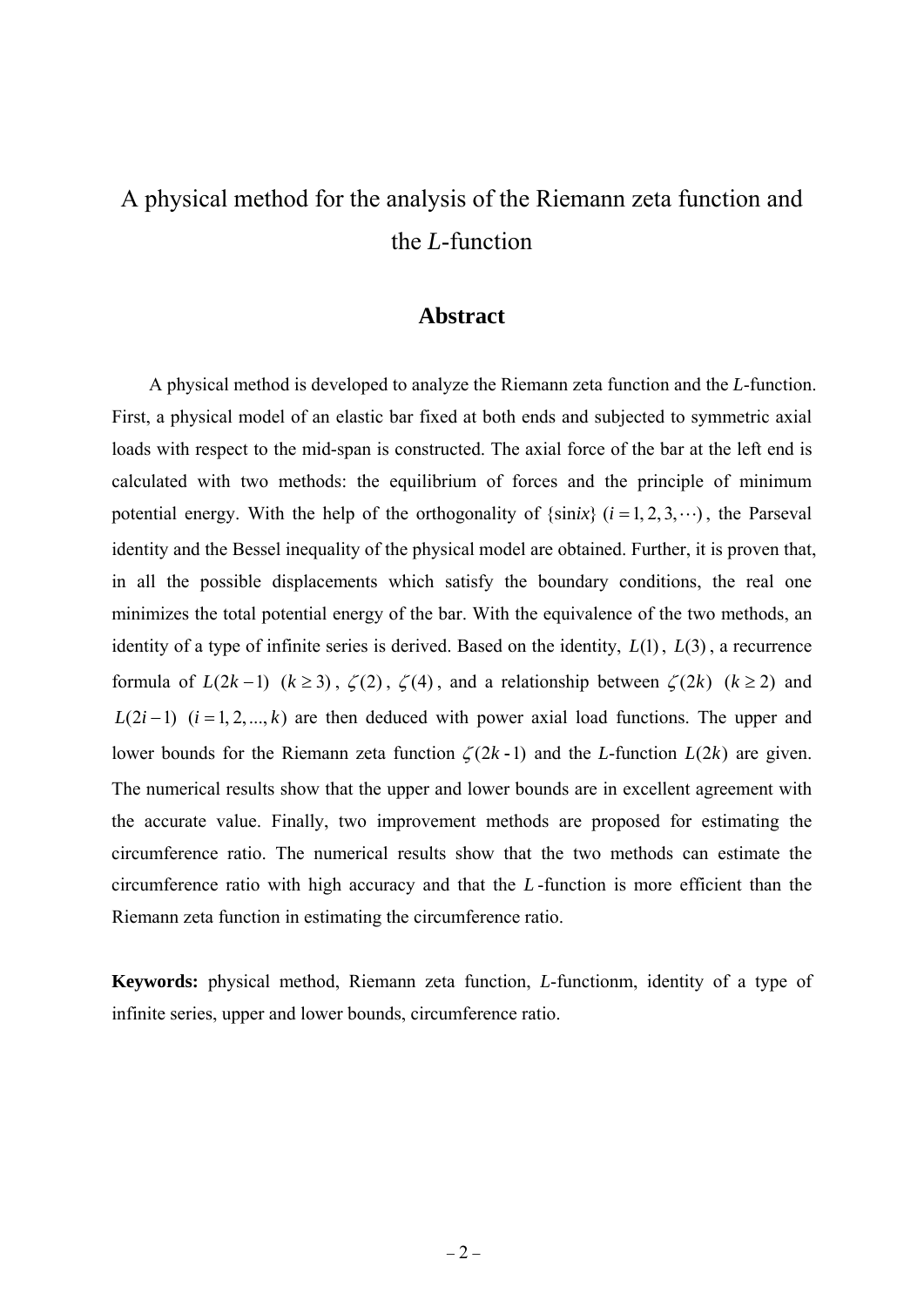#### **1 Introduction**

In 1990, the great mathematician Hilbert presented 23 problems in the second International Congress of Mathematicians, including the famous Riemann hypothesis. The conjecture states that the analytic continuation of the zeta function has infinitely many nonreal roots which all lie on the critical line  $x = 1/2$  in the complex plane. However, it still remains open<sup>[1]</sup>. In spite of this, researchers at home and abroad have achieved fruitful results in the aspect of the Riemann zeta function and the *L*-function. In 1735, Euler obtained the sum of the reciprocals of all positive integers, i.e. the Riemann zeta function  $\zeta(2)$ , using series expansion<sup>[2]</sup>. Subsquently, the method was further extended and used to evaluate the Riemann zeta function  $\zeta(2k)^{3,4]}$ . Yang also evaluated the Riemann zeta function  $\zeta(2k)$  and other infinite series using the Parseval identity<sup>[5]</sup>. Lao and Zhao analyzed the Riemann zeta function  $\zeta(2k)$  and the *L*-function  $L(2k-1)$  based on a simply supported beam<sup>[6]</sup>. In 1979, Apéry proved that  $\zeta(3)$  is irrational, but no similar results are known for other odd numbers<sup>[1]</sup>. Guan used the probability distribution of random variables to give the upper bound of the Riemann zeta function  $\zeta(2k-1)^{7}$ . Dancs and He obtained an Euler-type formula for  $\zeta(2k-1)$  <sup>[8]</sup>.

Based on previous studies, an identity of a type of infinite series is derived with a physical model of an elastic bar. The power axial load function is then chosen to evaluate the Riemann zeta function  $\zeta(2k)$  and the *L*-function  $L(2k-1)$ . The upper and lower bounds for the Riemann zeta function  $\zeta(2k-1)$  and the *L*-function  $L(2k)$  are given. Finally, two improvement methods are proposed for estimating the circumference ratio.

#### **2 Identity of a type of infinite series**

An elastic bar with uniform cross-section and fixed at both ends is considered, as shown in Fig. 1. For the convenience of analysis, the elastic modulus *E* , cross-sectional area *A* , and length *l* are taken as

$$
E = 1, A = 1, l = \pi
$$
 (1)

Obviously, the boundary conditions are as follows

$$
u(x)\Big|_{x=0} = u(x)\Big|_{x=\pi} = 0
$$
 (2)

where  $u(x)$  is the displacement of the bar at any point *x*. According to mechanics of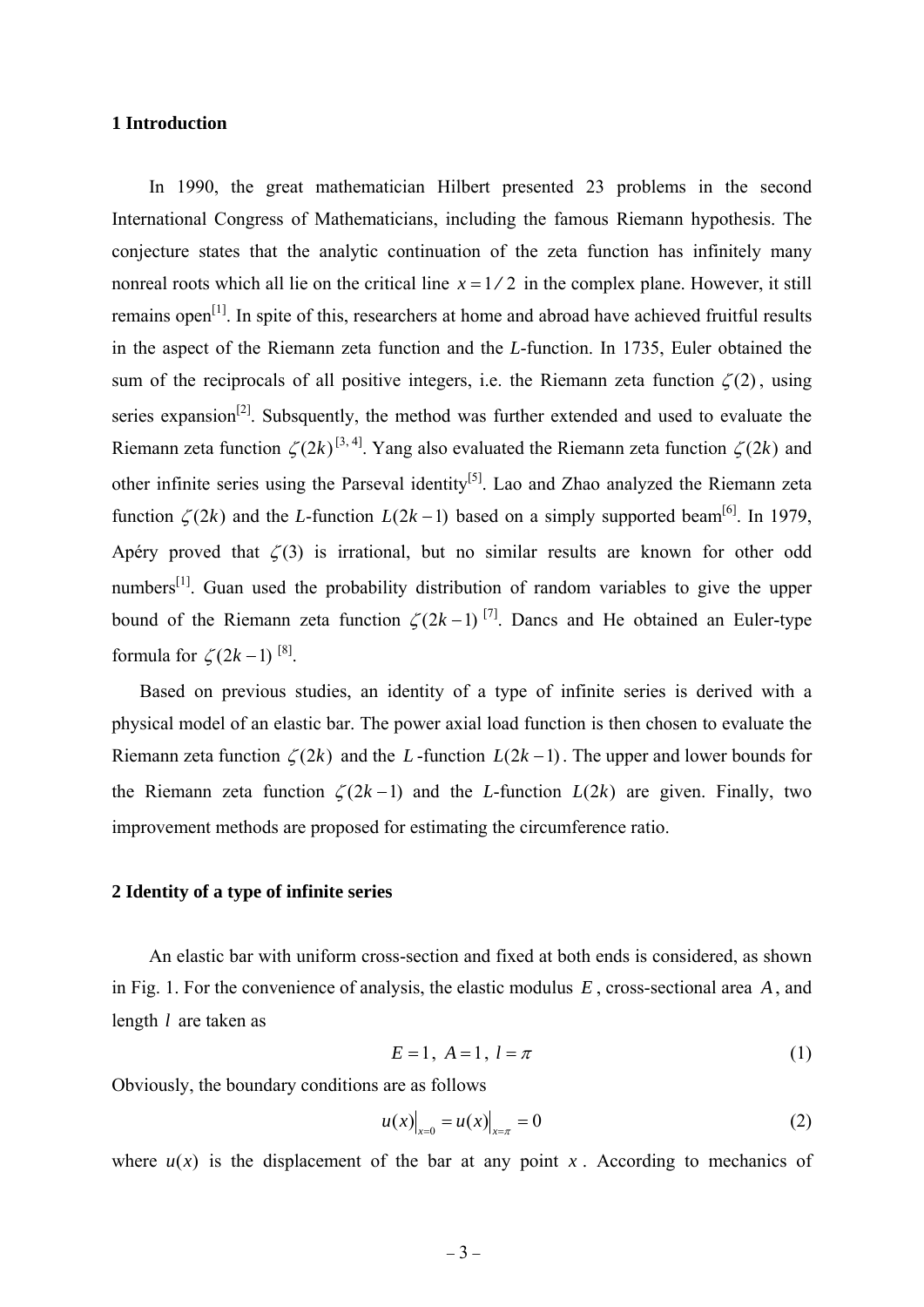materials<sup>[9]</sup>, the axial force  $N(x)$  of the bar is positive when its direction is the same as the outward normal direction of the cross-section. If reversed, it is negative. When the bar is subjected to a symmetric axial load  $p(x)$  with respect to the mid-span  $x = \pi/2$ , i.e.,

$$
p(x) = p(\pi - x), \ 0 \le x \le \pi/2 \tag{3}
$$

the axial force and the displacement are antisymmetric and symmetric with respect to  $x = \pi/2$ , respectively. This suggests that the axial force at the mid-span is equal to zero, i.e.,

$$
N(x)|_{x=\pi/2} = 0 \tag{4}
$$

It should be pointed out that, when the bar is subjected to a concentrated load at  $x = \pi/2$ , the axial force at  $x = \pi/2$  is defined as the average of those of the left and right cross-sections at this point. The equilibrium of the forces acting on the left half of the bar shown in Fig. 1 immediately gives the axial force  $N<sub>l</sub>$  at the left end

$$
N_t = \int_0^{\pi/2} p(x) dx \tag{5}
$$



Fig. 1 A bar with uniform cross-section and subjected to axial loads

On the other hand,  $N_l$  can also be obtained from the principle of minimum potential energy as follows<sup>[10]</sup>. According to mechanics of materials<sup>[9]</sup>, the strain and stress in the bar can be expressed as

$$
\varepsilon(x) = \frac{du(x)}{dx} \tag{6}
$$

$$
\sigma(x) = E\varepsilon(x) = \frac{du(x)}{dx} \tag{7}
$$

The strain energy  $E_i$  stored in the bar and the external potential energy  $E_e$  associated with the applied loads are given by $[10]$ 

$$
E_i = \frac{A}{2} \int_0^{\pi} \sigma(x) \varepsilon(x) dx = \frac{1}{2} \int_0^{\pi} \left( \frac{du(x)}{dx} \right)^2 dx \tag{8}
$$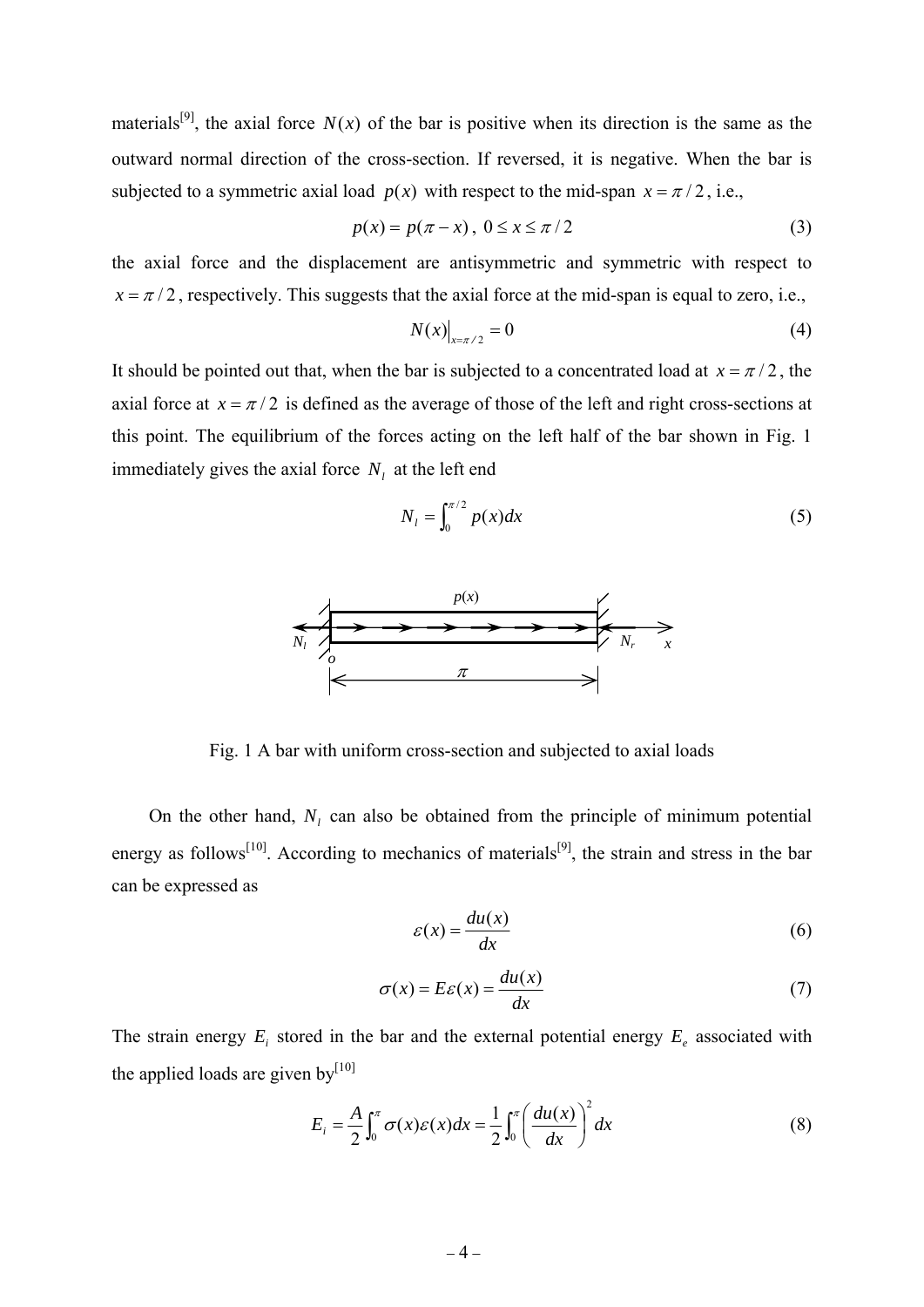$$
E_e = -\int_0^\pi p(x)u(x)dx\tag{9}
$$

Thus, the total potential energy  $E_t$  is equal to

$$
E_t = E_i + E_e = \frac{1}{2} \int_0^{\pi} \left( \frac{du(x)}{dx} \right)^2 dx - \int_0^{\pi} p(x)u(x)dx
$$
 (10)

In view of the boundary conditions of Eq.  $(2)$ , the displacement of the bar is of the form<sup>[10]</sup>

$$
u(x) = \sum_{i=1}^{\infty} a_i \sin ix
$$
 (11)

where  $a_i$  ( $i = 1, 2, 3, \cdots$ ) are the coefficients to be determined.

To find the coefficients  $a_i$   $(i = 1, 2, 3, ...)$  with the principle of minimum potential energy, it is essential to analyze the orthogonality and completeness of the trigonometric function system { $\sin ix$ } ( $i = 1, 2, 3, \cdots$ ). For two different positive integers *i* and *j*, it is easily shown that

$$
\int_0^{\pi} \sin ix \sin jx dx
$$
  
= 
$$
\frac{1}{2} \left[ \frac{\sin(i-j)x}{i-j} - \frac{\sin(i+j)x}{i+j} \right]_0^{\pi} = 0
$$
 (12)

When  $i$  is equal to  $j$ , we have

$$
\int_0^{\pi} \sin ix \sin jx dx
$$
  
=  $\frac{1}{2} \left[ x - \frac{\sin 2ix}{2i} \right]_0^{\pi} = \frac{\pi}{2}$  (13)

Eqs. (12) and (13) demonstrates that  $\{\sin ix\}$  ( $i = 1, 2, 3, \cdots$ ) is orthogonal on  $[0, \pi]$ . The same is true for  $\{cosix \}$   $(i = 0, 1, 2, ...)$  on  $[0, \pi]$ .

With the help of the orthogonality of  $\{\sin ix\}$   $(i = 1, 2, 3, \cdots)$  on  $[0, \pi]$ , we have

$$
\int_0^{\pi} u^2(x) dx
$$
  
= 
$$
\int_0^{\pi} \left( \sum_{i=1}^{\infty} a_i \sin ix \right)^2 dx
$$
  
= 
$$
\frac{\pi}{2} \sum_{i=1}^{\infty} a_i^2
$$
 (14)

Eq. (14) is called the Parseval identity.

For any  $u(x)$  which is not identically zero on  $[0, \pi]$ ,  $\varepsilon^2$  is defined as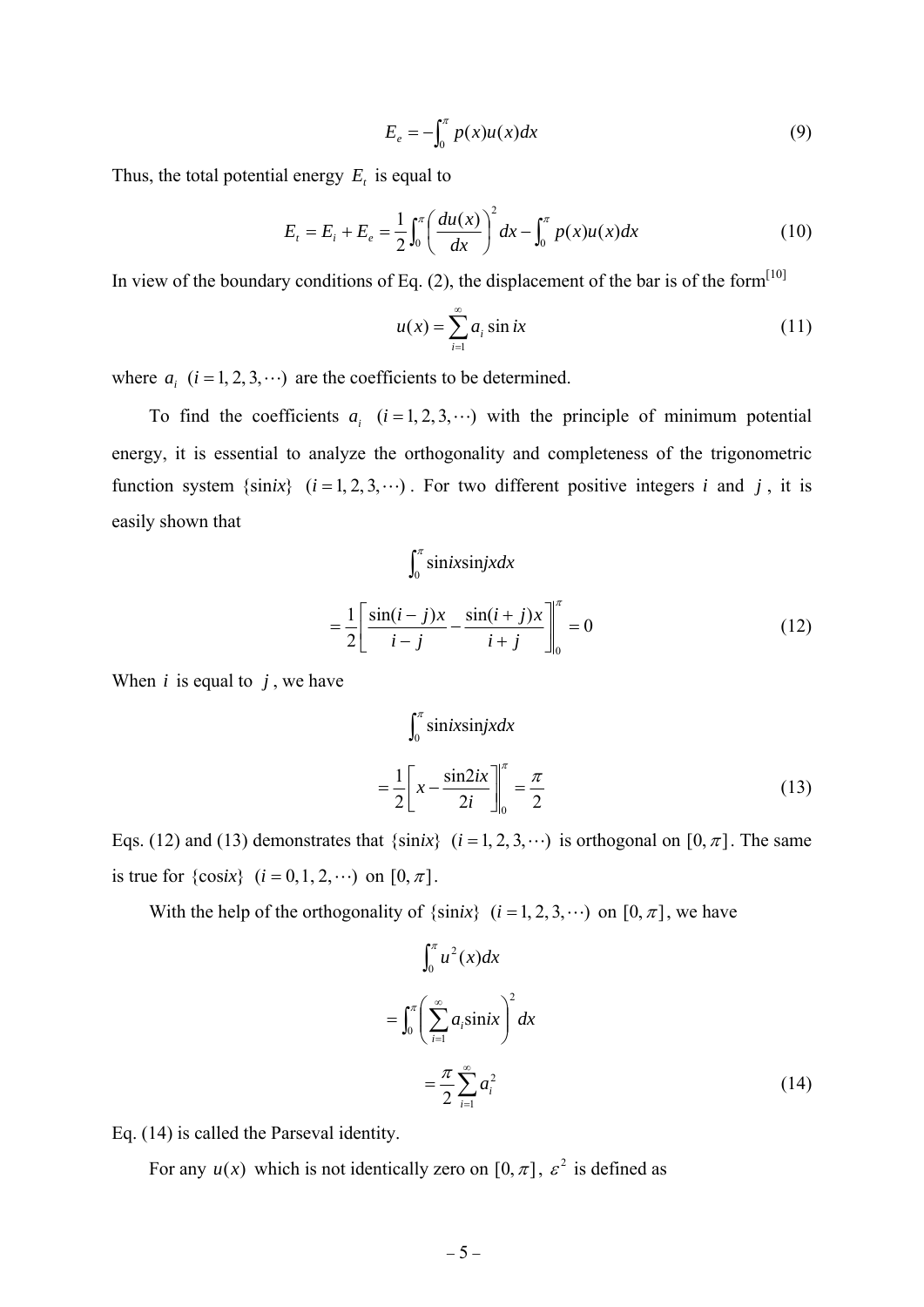$$
\varepsilon^2 = \int_0^{\pi} [u(x) - u_n(x)]^2 dx \tag{15}
$$

where  $u_n(x)$  is taken as the sum of the first *n* terms of Eq. (11), i.e.,

$$
u_n(x) = \sum_{i=1}^n a_i \sin ix \tag{16}
$$

Substituting Eq. (16) into Eq. (15) and noting the orthogonality of  $\{\sin ix\}$  ( $i = 1, 2, 3, \dots$ ) on  $[0, \pi]$ , we have

$$
\varepsilon^{2} = \int_{0}^{\pi} u^{2}(x)dx - 2\int_{0}^{\pi} u(x)(\sum_{i=1}^{n} a_{i}\sin ix)dx + \int_{0}^{\pi} (\sum_{i=1}^{n} a_{i}\sin ix)^{2} dx
$$

$$
= \int_{0}^{\pi} u^{2}(x)dx - 2\int_{0}^{\pi} u(x)(\sum_{i=1}^{n} a_{i}\sin ix)dx + \frac{\pi}{2}\sum_{i=1}^{n} a_{i}^{2}
$$
(17)

To minimize  $\varepsilon^2$ , the following conditions are specified

$$
\frac{\partial \varepsilon^2}{\partial a_i} = 0, \ (i = 1, 2, 3, \cdots, n)
$$
 (18)

Substitution of Eq. (17) into Eq. (18) gives

$$
a_i = \frac{2}{\pi} \int_0^{\pi} u(x) \sinix \, dx \, , \, (i = 1, 2, 3, \cdots, n) \tag{19}
$$

Thus, Eq. (17) can be rewritten as

$$
\varepsilon^2 = \int_0^\pi u^2(x)dx - \frac{\pi}{2} \sum_{i=1}^n a_i^2 \ge 0
$$
 (20)

Eq. (20) is called the Bessel inequality. It can be seen from Eq. (20) that, as *n* increases,  $\varepsilon^2$ decreases monotonically. Further, when *n* approaches infinity, the Bessel inequality becomes the Parseval identity. Thus, we have

$$
\lim_{n \to \infty} \int_0^{\pi} [u(x) - u_n(x)]^2 dx = 0
$$
\n(21)

Therefore,  $\{\sin ix\}$   $(i = 1, 2, 3, ...)$  is complete on  $[0, \pi]$ .

Since the axial displacement  $u(x)$  is symmetric but  $\sin 2ix$  is antisymmetric with respect to  $x = \pi/2$ , the coefficients  $a_{2i}$  ( $i = 1, 2, 3, \cdots$ ) in Eq. (11) are equal to zero. Thus, Eq. (11) reduces to

$$
u(x) = \sum_{i=1}^{\infty} a_{2i-1} \sin(2i-1)x
$$
 (22)

Substituting Eq. (22) into Eq. (10) and noting the orthogonality of  $\{\cos(2i-1)x\}$  $(i = 1, 2, 3, ...)$  on  $[0, \pi]$  and the symmetry of  $p(x)$  with respect to  $x = \pi/2$ , we have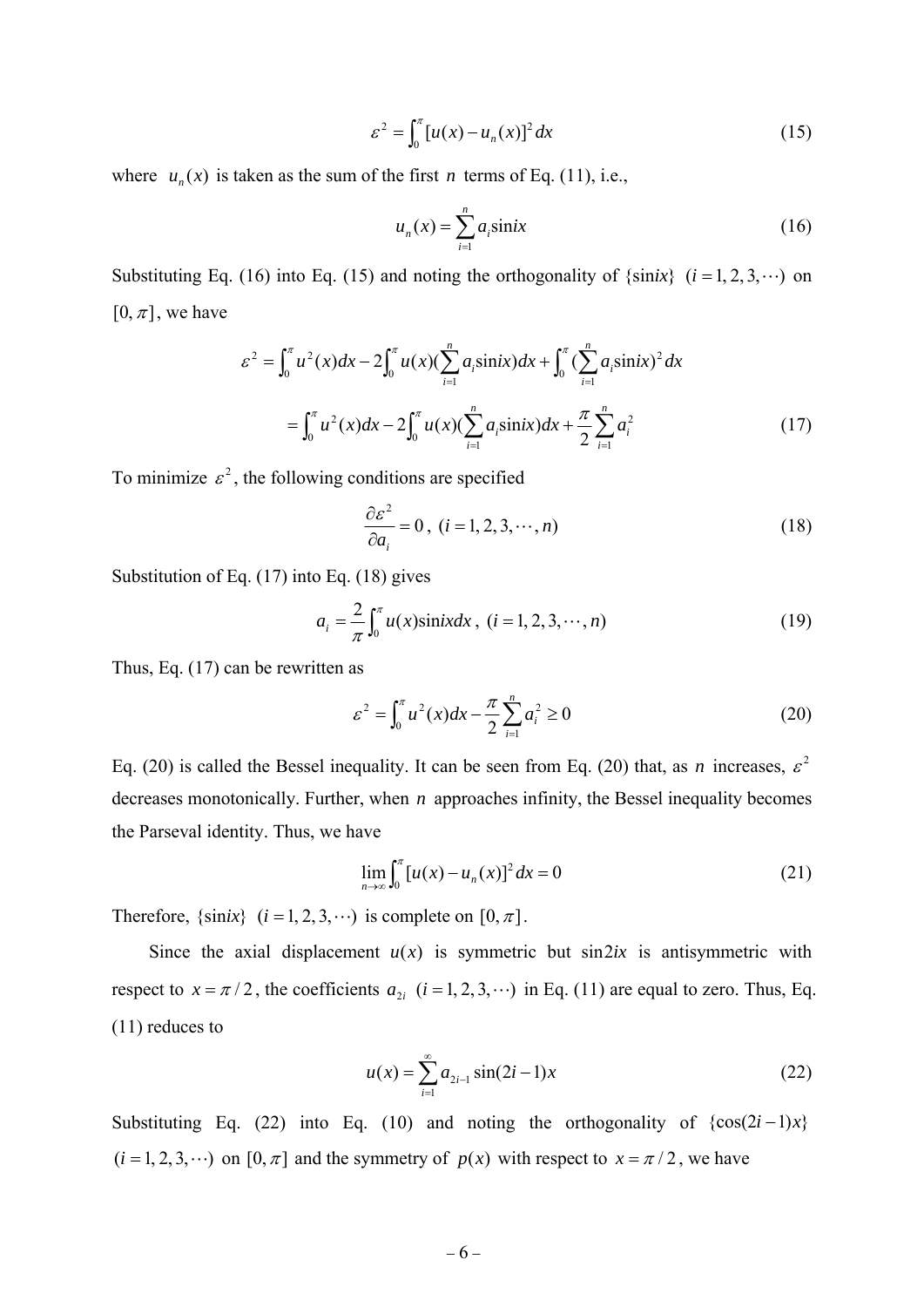$$
E_{t} = \frac{\pi}{4} \sum_{i=1}^{\infty} (2i-1)^{2} a_{2i-1}^{2} - 2 \sum_{i=1}^{\infty} a_{2i-1} \int_{0}^{\pi/2} p(x) \sin(2i-1)x dx
$$
 (23)

According to Long and Bao<sup>[10]</sup>, the principle of minimum potential energy results in

$$
\frac{\partial E_t}{\partial a_{2i-1}} = 0, \ (i = 1, 2, 3, \cdots) \tag{24}
$$

Substitution of Eq. (23) into Eq. (24) gives

$$
a_{2i-1} = \frac{4}{\pi(2i-1)^2} \int_0^{\pi/2} p(x) \sin(2i-1)x dx, \ (i = 1, 2, 3, \cdots)
$$
 (25)

Below we further show that the total potential energy does achieve the minimum value at the solution of Eq. (25). For this purpose, any possible axial displacement which satisfies the boundary conditions of Eq. (2) and the symmetry with respect to  $x = \pi/2$  can be constructed as

$$
\widetilde{u}(x) = \sum_{i=1}^{\infty} (a_{2i-1} + \Delta a_{2i-1}) \sin(2i-1)x
$$
 (26)

where  $\Delta a_{2i-1}$  ( $i = 1, 2, 3, \cdots$ ) is a set of arbitrary real numbers. Substitution of Eq. (26) into Eq. (10) gives the corresponding total potential energy

$$
\widetilde{E}_t = \frac{\pi}{4} \sum_{i=1}^{\infty} (2i-1)^2 (a_{2i-1} + \Delta a_{2i-1})^2 - 2 \sum_{i=1}^{\infty} (a_{2i-1} + \Delta a_{2i-1}) \int_0^{\pi/2} p(x) \sin(2i-1)x dx \tag{27}
$$

It follows from Eqs. (23) and (27) that

$$
\widetilde{E}_{t} - E_{t} = \frac{\pi}{4} \sum_{i=1}^{\infty} (2i-1)^{2} [2a_{2i-1} \Delta a_{2i-1} + (\Delta a_{2i-1})^{2}] - 2 \sum_{i=1}^{\infty} \Delta a_{2i-1} \int_{0}^{\pi/2} p(x) \sin(2i-1)xdx
$$

$$
= \frac{\pi}{4} \sum_{i=1}^{\infty} (2i-1)^{2} (\Delta a_{2i-1})^{2} + \frac{\pi}{2} \sum_{i=1}^{\infty} (2i-1)^{2} \Delta a_{2i-1} \left[ a_{2i-1} - \frac{4}{\pi (2i-1)^{2}} \int_{0}^{\pi/2} p(x) \sin(2i-1)x dx \right] (28)
$$

Substitution of Eq. (25) into Eq. (28) yields

$$
\widetilde{E}_t - E_t = \frac{\pi}{4} \sum_{i=1}^{\infty} (2i - 1)^2 (\Delta a_{2i-1})^2 \ge 0
$$
\n(29)

In Eq. (29), the equality is valid when and only when  $\Delta a_{2i-1}$  ( $i = 1, 2, 3, \cdots$ ) are all equal to zero. This proves that, in all the possible displacements which satisfy the boundary conditions of Eq. (2), the real one minimizes the total potential energy.

With the coefficients  $a_{2i-1}$   $(i = 1, 2, 3, \cdots)$  known, the axial force of the bar at the left end is given by

$$
N_l = EA \frac{du(x)}{dx}\bigg|_{x=0}
$$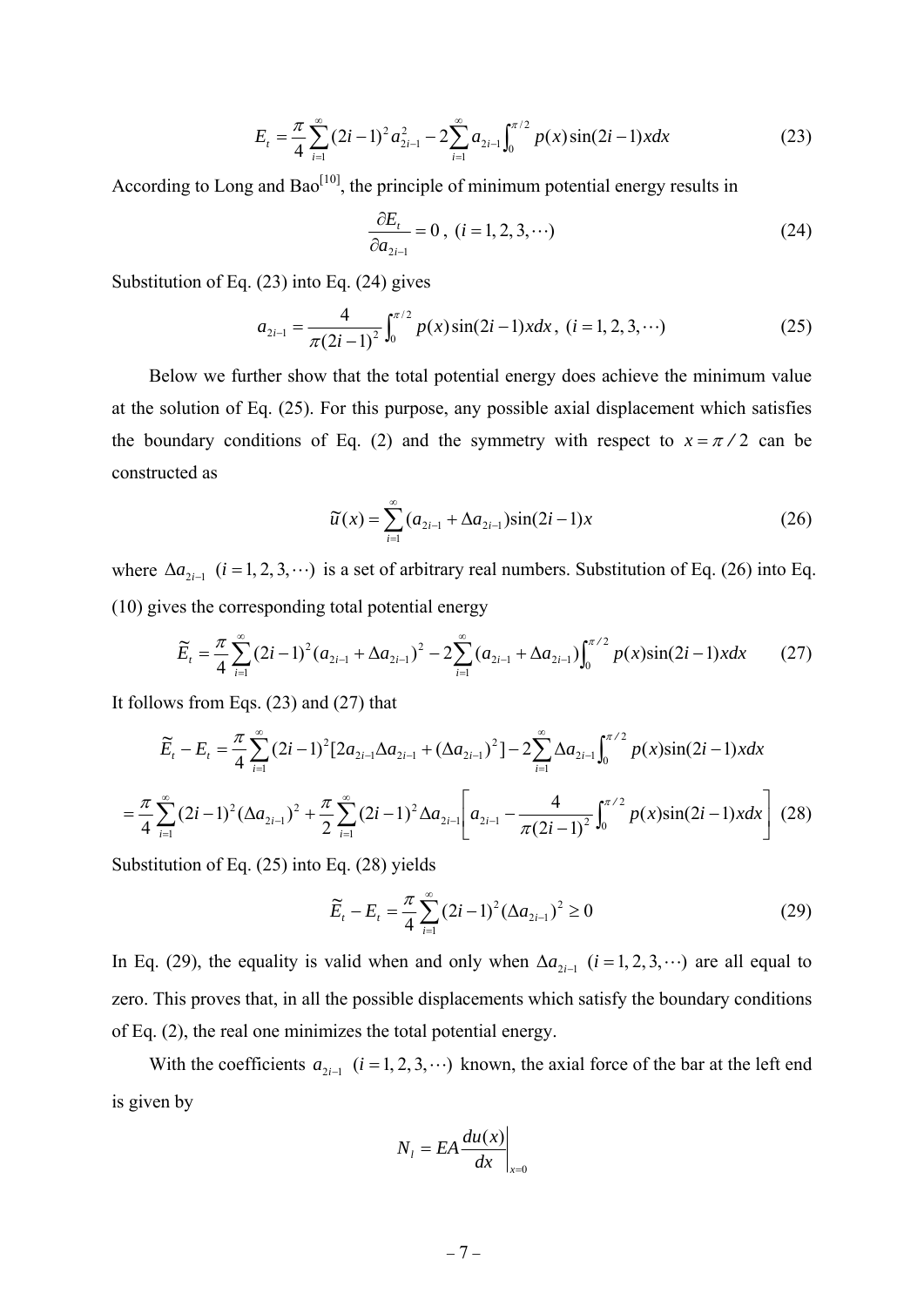$$
= \sum_{i=1}^{\infty} \frac{4}{\pi (2i-1)} \int_0^{\pi/2} p(x) \sin(2i-1)x dx
$$
 (30)

According to Long and Bao<sup>[10]</sup>,  $N_l$  of Eq. (5) deduced from the equilibrium of forces is entirely equivalent to that of Eq. (30) derived from the principle of minimum potential energy, which gives the following identity of a type of infinite series

$$
\sum_{i=1}^{\infty} \frac{4}{\pi (2i-1)} \int_0^{\pi/2} p(x) \sin(2i-1) x dx = \int_0^{\pi/2} p(x) dx \tag{31}
$$

For problems in practical engineering, loads acting on a bar may be concentrated forces and/or a continuous or discontinuous distributed force. From the viewpoint of mechanics, the magnitude of each concentrated load and the resultant of the distributed load must be limited to guarantee the validity of the solutions of Eqs. (5) and (30). Therefore, the load function  $p(x)$  should satisfy the following condition

$$
\int_0^{\pi/2} |p(x)| dx < +\infty \tag{32}
$$

In what follows, we will use Eq. (31) to analyze the Riemann zeta function and the *L*function by choosing appropriate load functions.

#### **3 Evaluation of Riemann zeta function**  $\zeta(2k)$  **and L -function**  $L(2k-1)$

The Riemann zeta function  $\zeta(s)$  is defined as<sup>[11]</sup>

$$
\zeta(s) = \sum_{i=1}^{\infty} \frac{1}{i^s}, \ R(s) > 1
$$
\n(33)

In this paper, *s* is limited to positive integers *k* larger than or equal to 2. In this case, it is easily shown that  $\zeta(k)$  is convergent and satisfies the following relationship

$$
\zeta(k) = \frac{1}{1 - 2^{-k}} \sum_{i=1}^{\infty} \frac{1}{(2i - 1)^k}
$$
 (34)

The *L*-function  $L(s)$  is defined as<sup>[11]</sup>

$$
L(s) = \sum_{i=1}^{\infty} \frac{(-1)^{i-1}}{(2i-1)^s}, \ R(s) > 0
$$
 (35)

Likewise, *s* is limited to positive integers *k* larger than or equal to 1. In this case, the alternating series  $L(k)$  is convergent. Below we evaluate the Riemann zete function  $\zeta(2k)$ and the *L*-function  $L(2k-1)$  with power axial load functions:

(1) When the bar shown in Fig. 1 is subjected to a concentrated axial load at the mid-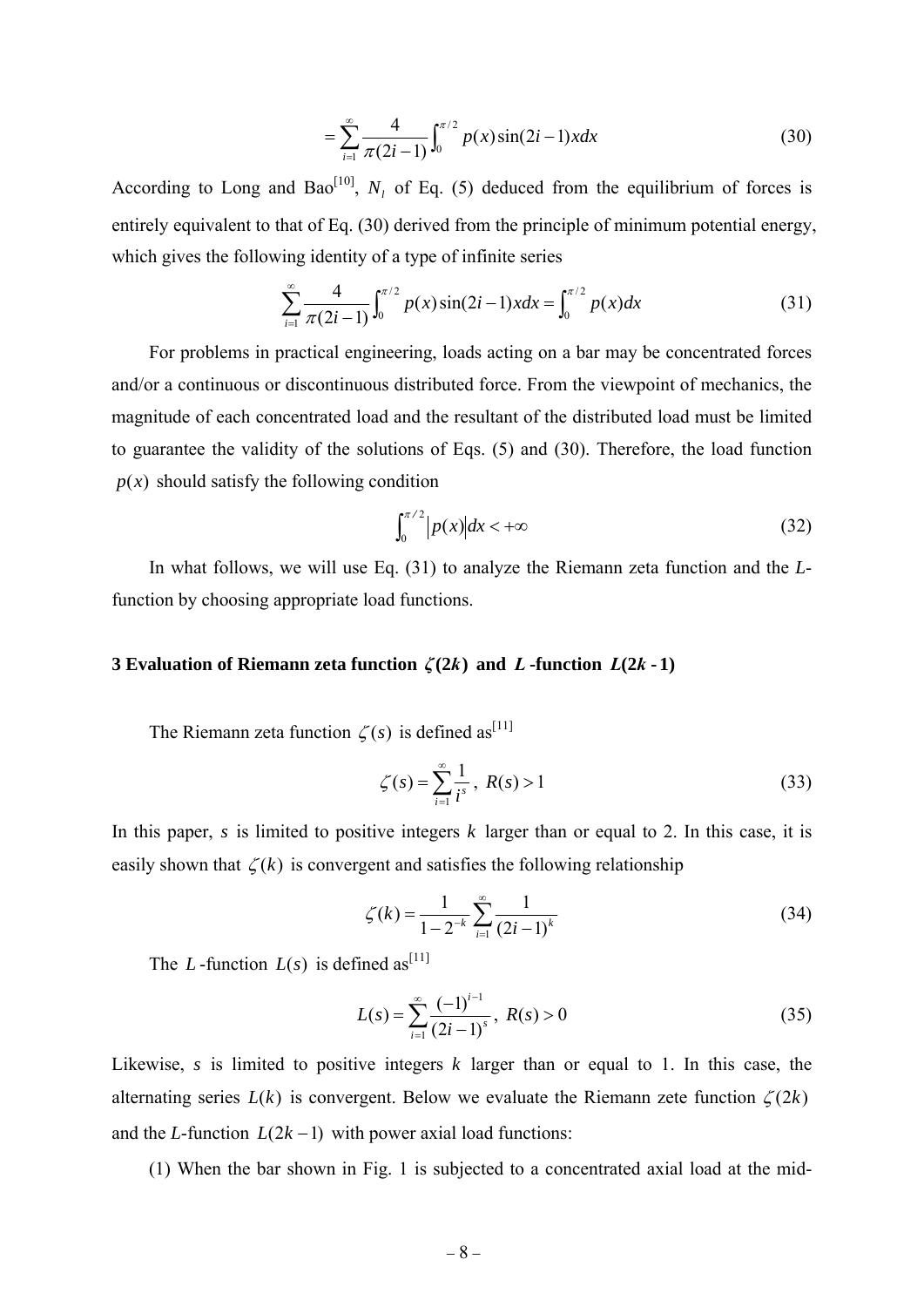span, the load function can be expressed, in terms of the Dirac delta function<sup>[12]</sup>, as

$$
p(x) = p_0 \delta(x - \pi/2), \ 0 \le x \le \pi/2 \tag{36}
$$

Here and thereafter  $p_0$  denotes a non-zero real number. Substituting Eq. (36) into Eq. (31) and applying the integral properties of the Dirac delta function $[12]$ 

$$
\int_0^{\pi/2} p_0 \delta(x - \pi/2) \sin(2i - 1) x dx = \frac{p_0}{2} \sin \frac{(2i - 1)\pi}{2} = \frac{(-1)^{i - 1} p_0}{2}
$$
(37a)

$$
\int_0^{\pi/2} p_0 \delta(x - \pi/2) dx = \frac{p_0}{2}
$$
 (37b)

we have

$$
L(1) = \frac{\pi}{4} \tag{38}
$$

(2) When the bar shown in Fig. 1 is subjected to a uniform axial load, the load function can be expressed as

$$
p(x) = p_0, \ 0 \le x \le \pi/2 \tag{39}
$$

Substituting Eq. (39) into Eq. (31) and applying the following integral formulae<sup>[13]</sup>

$$
\int \sin(2i - 1)x dx = -\frac{\cos(2i - 1)x}{(2i - 1)} + C
$$
 (40a)

$$
\int dx = x + C \tag{40b}
$$

we have

$$
\sum_{i=1}^{\infty} \frac{1}{(2i-1)^2} = \frac{\pi^2}{8}
$$
 (41)

With the help of the relationship of Eq. (34),  $\zeta(2)$  is obtained as

$$
\zeta(2) = \frac{\pi^2}{6} \tag{42}
$$

(3) In a similar manner, when the bar shown in Fig. 1 is subjected to a symmetric linear and quadratic axial load, respectively,  $L(3)$  and  $\zeta(4)$  are evaluated as

$$
L(3) = \frac{\pi^3}{32} \tag{43}
$$

$$
\zeta(4) = \frac{\pi^4}{90} \tag{44}
$$

(4) From the table of integrals<sup>[13]</sup>, the following integral formula is valid for any positive integer *m*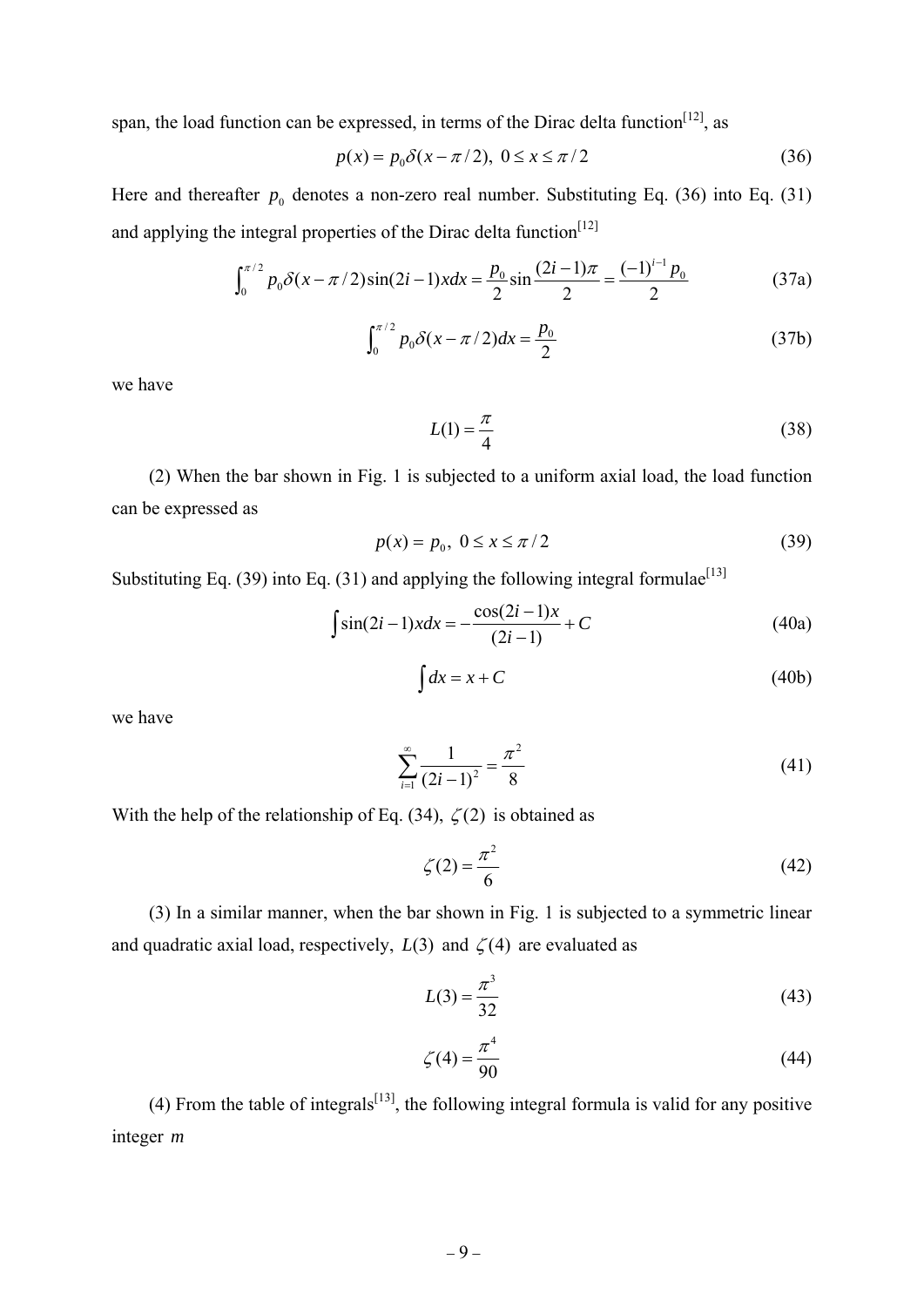$$
\int x^m \sin(2i-1)x dx = \cos(2i-1)x \sum_{r=0}^{\lfloor m/2 \rfloor} (-1)^{r+1} \frac{m! x^{m-2r}}{(m-2r)!(2i-1)^{2r+1}} + \sin(2i-1)x \sum_{r=0}^{\lfloor (m-1)/2 \rfloor} (-1)^r \frac{m! x^{m-2r-1}}{(m-2r-1)!(2i-1)^{2r+2}} + C
$$
 (45)

When the bar shown in Fig. 1 is subjected to a  $(2k - 1)$ -th power axial load, the load function can be expressed as

$$
p(x) = p_0 x^{2k-1}, k \ge 2 \text{ and } 0 \le x \le \pi / 2
$$
 (46)

Substituting Eq. (46) into Eq. (31) and noting Eq. (45), we have

$$
\sum_{i=1}^{\infty} \sum_{r=0}^{k-1} \frac{(-1)^{i+r-1} 2^{2r}}{\pi^{2r} (2k-2r-2)! (2i-1)^{2r+3}} = \frac{\pi^3}{32k(2k-1)!}
$$
(47)

According to the definition of the *L*-function of Eq. (35), the recurrence formula of  $L(2k+1)$ is obtained as

$$
L(2k+1) = \frac{(-1)^{k-1}\pi^{2k+1}}{2^{2k+3}k(2k-1)!} - \sum_{r=0}^{k-2} \frac{(-1)^{k+r-1}\pi^{2k-2r-2}L(2r+3)}{2^{2k-2r-2}(2k-2r-2)!}
$$
(48)

(5) When the bar shown in Fig. 1 is subjected to a  $(2k)$  -th power axial load, the load function can be expressed as

$$
p(x) = p_0 x^{2k}, k \ge 2 \text{ and } 0 \le x \le \pi / 2
$$
 (49)

Substituting Eq. (49) into Eq. (31) and noting Eq. (45), we have

$$
\sum_{i=1}^{\infty} \left[ \frac{(-1)^k}{(2i-1)^{2k+2}} + \sum_{r=0}^{k-1} \frac{(-1)^{i+r-1} \pi^{2k-2r-1}}{2^{2k-2r-1} (2k-2r-1)! (2i-1)^{2r+3}} \right] = \frac{\pi^{2k+2}}{2^{2k+3} (2k+1) (2k)!}
$$
(50)

According to the definitions of the Riemann zeta function and the *L*-function of Eqs. (33) and (35), respectively, and the relationship of Eq. (34), Eq. (50) can be rewritten as

$$
(-1)^{k} (1 - 2^{-2k-2}) \zeta (2k+2) + \sum_{r=0}^{k-1} \frac{(-1)^{r} \pi^{2k-2r-1} L(2r+3)}{2^{2k-2r-1} (2k-2r-1)!} = \frac{\pi^{2k+2}}{2^{2k+3} (2k+1)(2k)!}
$$
(51)

Rearrangement of Eq. (51) gives the relationship between the Riemann zeta function  $\zeta(2k+2)$  and the *L* -functions  $L(2r+3)(r=0,1,\dots,k-1)$  as follows

$$
\zeta(2k+2) = \frac{(-1)^k 2^{2k+2}}{(2^{2k+2}-1)} \left[ \frac{\pi^{2k+2}}{2^{2k+3}(2k+1)(2k)!} - \sum_{r=0}^{k-1} \frac{(-1)^r \pi^{2k-2r-1} L(2r+3)}{2^{2k-2r-1}(2k-2r-1)!} \right]
$$
(52)

Thus,  $L(2k-1)$  is evaluated from Eqs. (38), (43), and (48). With  $L(2k-1)$  known,  $\zeta(2k)$ can be obtained from Eq. (52). As an example, besides  $L(1)$ ,  $L(3)$ ,  $\zeta(2)$ , and  $\zeta(4)$  given above,  $L(5)$ ,  $L(7)$ ,  $\zeta(6)$ , and  $\zeta(8)$  are evaluated as  $5\pi^5/1536$ ,  $61\pi^7/184320$ ,  $\pi^6/945$ , and  $\pi^8/9450$ , respectively, which are the same as those in [6].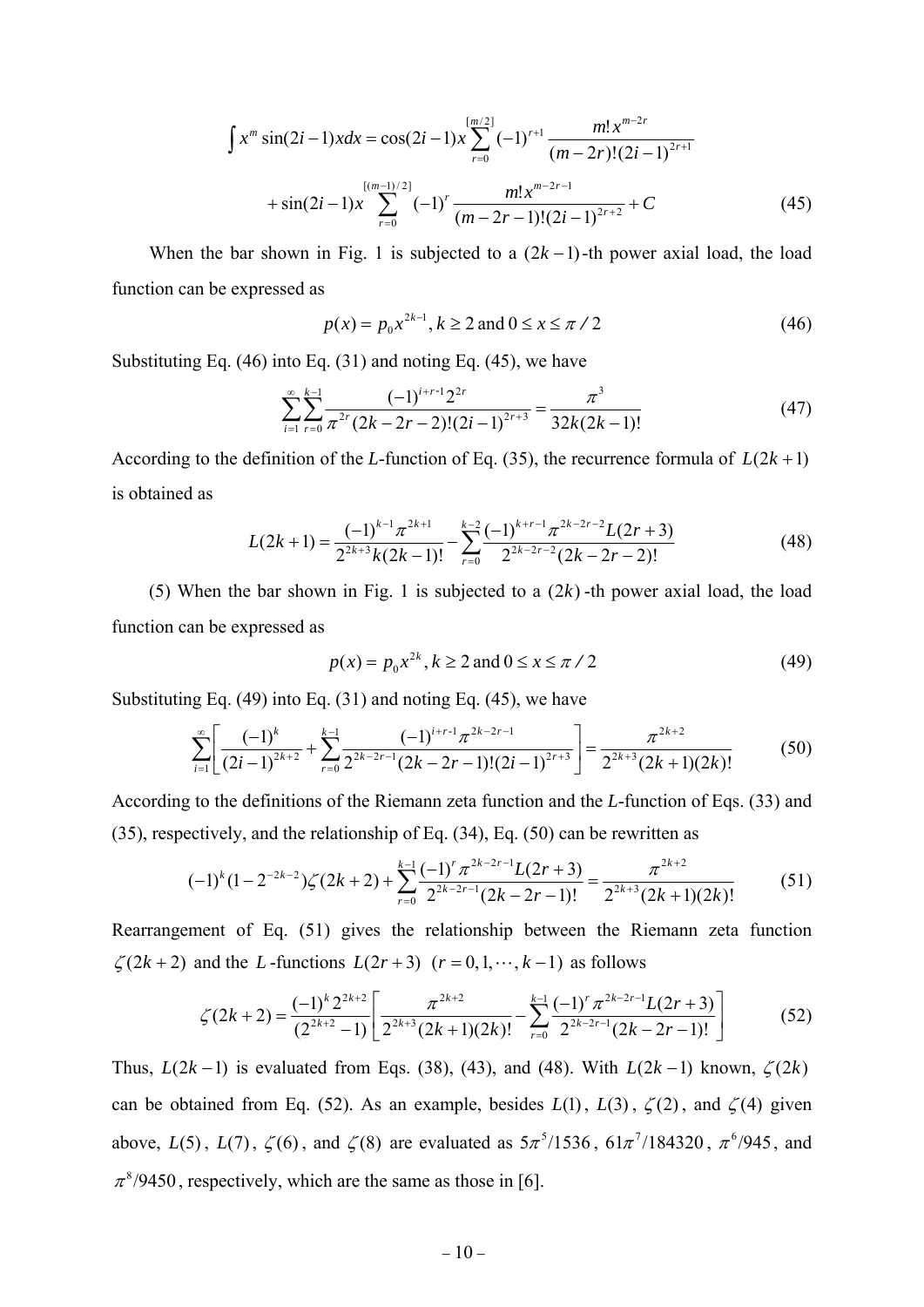## **4 Upper and lower bounds of Riemann zeta function**  $\zeta(2k-1)$  **and** *L* **-function**  $L(2k)$

Until now no evaluation on the Riemann zeta function  $\zeta(2k-1)$  and the *L*-function  $L(2k)$  has been reported in the literature. Therefore, it is essential to give their upper and lower bounds<sup>[7]</sup>. When  $k \ge 2$ , it follows from the definition of the Riemann zeta function of Eq. (33) that

$$
\zeta(2k-1) = \sum_{i=1}^{\infty} \frac{1}{i^{2k-1}}
$$
  
= 
$$
\sum_{i=1}^{\infty} \frac{1}{(2i-1)^{2k-1}} + \sum_{i=1}^{\infty} \frac{1}{(2i)^{2k-1}}
$$
  
= 
$$
\sum_{i=1}^{\infty} \frac{(-1)^{i-1}}{(2i-1)^{2k-1}} + 2 \sum_{i=1}^{\infty} \frac{1}{(4i-1)^{2k-1}} + \frac{1}{2^{2k-1}} \zeta(2k-1)
$$
  
= 
$$
L(2k-1) + \frac{2}{3^{2k-1}} + 2 \sum_{i=1}^{\infty} \frac{1}{(4i+3)^{2k-1}} + \frac{1}{2^{2k-1}} \zeta(2k-1)
$$
(53)

Since

$$
\frac{1}{4i+4} < \frac{1}{4i+3} < \frac{1}{4i+2} \tag{54}
$$

we have

$$
\sum_{i=1}^{\infty} \frac{1}{(4i+3)^{2k-1}} > \sum_{i=1}^{\infty} \frac{1}{(4i+4)^{2k-1}} = \frac{1}{2^{4k-2}} [\zeta(2k-1)-1]
$$
(55)

$$
\sum_{i=1}^{\infty} \frac{1}{(4i+3)^{2k-1}} < \sum_{i=1}^{\infty} \frac{1}{(4i+2)^{2k-1}} = \left(\frac{1}{2^{2k-1}} - \frac{1}{2^{4k-2}}\right) \zeta(2k-1) - \frac{1}{2^{2k-1}}
$$
(56)

Substitution of Eqs. (55) and (56) into Eq. (53) gives the estimate of  $\zeta(2k-1)$  as follows

$$
\frac{L(2k-1)+\frac{2}{3^{2k-1}}-\frac{1}{2^{4k-3}}}{1-\frac{1}{2^{2k-1}}-\frac{1}{2^{4k-3}}} < \zeta(2k-1) < \frac{L(2k-1)+\frac{2}{3^{2k-1}}-\frac{1}{2^{2k-2}}}{1-\frac{3}{2^{2k-1}}+\frac{1}{2^{4k-3}}}
$$
(57)

According to the definition of the *L*-function of Eq. (35),  $L(2k)$  ( $k \ge 1$ ) is written as

$$
L(2k) = \sum_{i=1}^{\infty} \frac{(-1)^{i-1}}{(2i-1)^{2k}}
$$

$$
= \sum_{i=1}^{\infty} \frac{1}{(2i-1)^{2k}} - 2\sum_{i=1}^{\infty} \frac{1}{(4i-1)^{2k}}
$$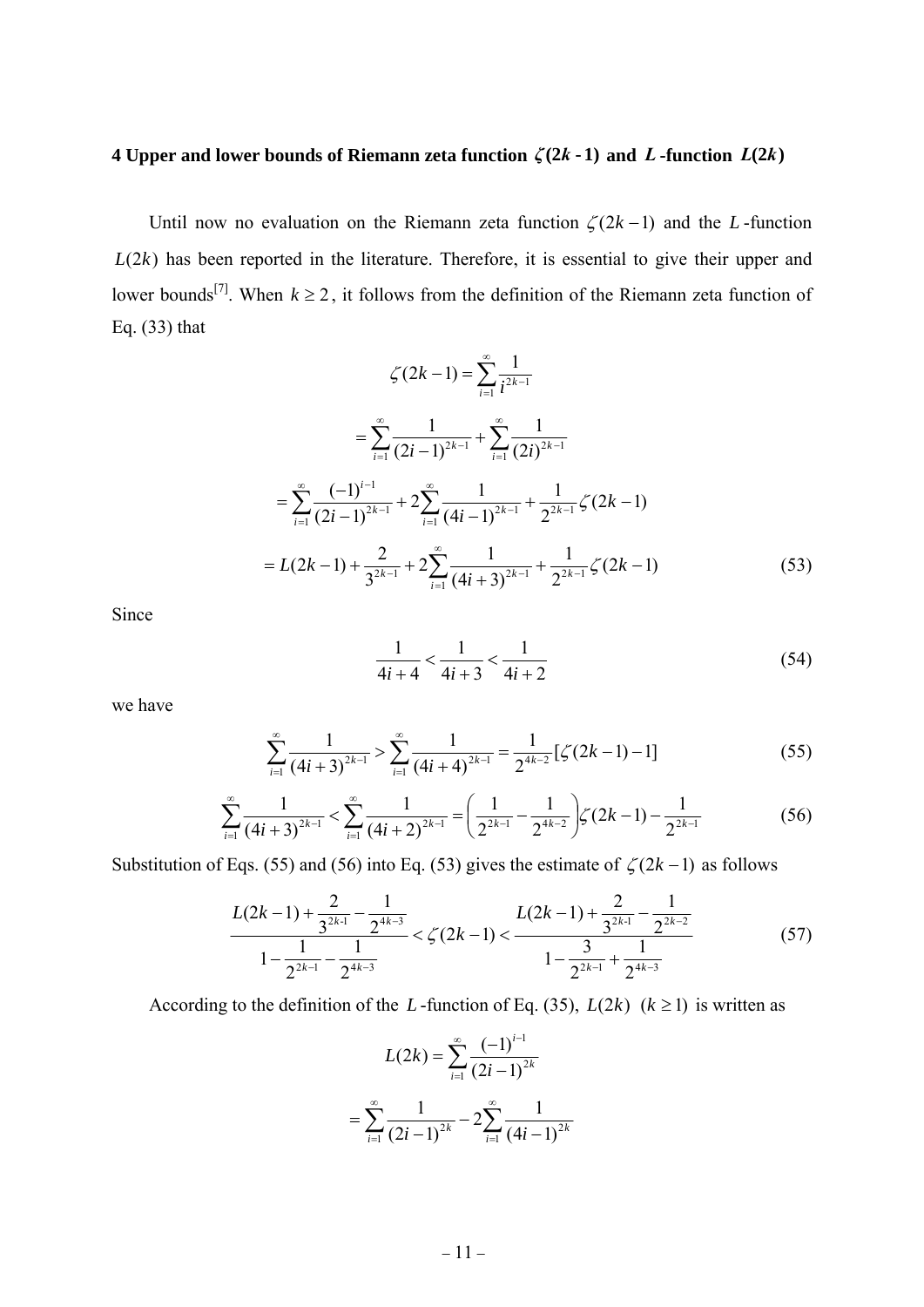$$
= \left(1 - \frac{1}{2^{2k}}\right) \zeta(2k) - \frac{2}{3^{2k}} - 2\sum_{i=1}^{\infty} \frac{1}{(4i+3)^{2k}} \tag{58}
$$

In a similar manner, it follows from Eq. (54) that

$$
\sum_{i=1}^{\infty} \frac{1}{(4i+3)^{2k}} > \sum_{i=1}^{\infty} \frac{1}{(4i+4)^{2k}} = \frac{1}{2^{4k}} [\zeta(2k) - 1]
$$
 (59)

$$
\sum_{i=1}^{\infty} \frac{1}{(4i+3)^{2k}} < \sum_{i=1}^{\infty} \frac{1}{(4i+2)^{2k}} = \left(\frac{1}{2^{2k}} - \frac{1}{2^{4k}}\right) \zeta(2k) - \frac{1}{2^{2k}}\tag{60}
$$

Substitution of Eqs. (59) and (60) into Eq. (58) gives the estimate of  $L(2k)$  as follows

$$
\left(1-\frac{3}{2^{2k}}+\frac{1}{2^{4k-1}}\right)\zeta(2k)-\frac{2}{3^{2k}}+\frac{1}{2^{2k-1}} < L(2k) < \left(1-\frac{1}{2^{2k}}-\frac{1}{2^{4k-1}}\right)\zeta(2k)-\frac{2}{3^{2k}}+\frac{1}{2^{4k-1}}\tag{61}
$$

As a numerical example,  $\zeta(3)$ ,  $\zeta(5)$ ,  $\zeta(7)$ ,  $L(2)$ ,  $L(4)$ ,  $L(6)$ , and  $L(8)$  are considered. Their accurate values, lower bounds, and upper bounds are listed in Tables 1 to 4, where the accurate values are computed from the sum of the first 100 terms of these series. At the same time, the upper bounds of  $\zeta(3)$ ,  $\zeta(5)$ , and  $\zeta(7)$  given by Guan<sup>[7]</sup> are also listed in Table 2. It can be seen from Tables 1 to 4 that the upper and lower bounds are in excellent agreement with the accurate value and that the computational accuracy increases rapidly as *k* increases. Table 2 also shows that the upper bound given in this paper is much more accurate than that given by Guan<sup>[7]</sup>.

| $2k - 1$ | Accurate value | Lower bound | Relative error/% |
|----------|----------------|-------------|------------------|
|          | 1.202007401    | 1.199135171 | 0.239            |
|          | 1.036927753    | 1.036862365 | 0.000631         |
|          | 1.008349277    | 1.008347934 | 0.0000133        |

Table 1 Accurate value and lower bound of  $\zeta(2k-1)$ 

Table 2 Accurate value and upper bound of  $\zeta(2k-1)$ 

| $2k - 1$ | Accurate    | This paper  |                  | $Guan^{\iota'}$ |                  |
|----------|-------------|-------------|------------------|-----------------|------------------|
|          | value       | Upper bound | Relative error/% | Upper bound     | Relative error/% |
| 3        | 1.202007401 | 1.208411887 | 0.533            | 1.334297702     | 11.0             |
|          | 1.036927753 | 1.037090044 | 0.00157          | 1.049330278     | 1.20             |
|          | 1.008349277 | 1.008354413 | 0.0000509        | 1.010688445     | 0.232            |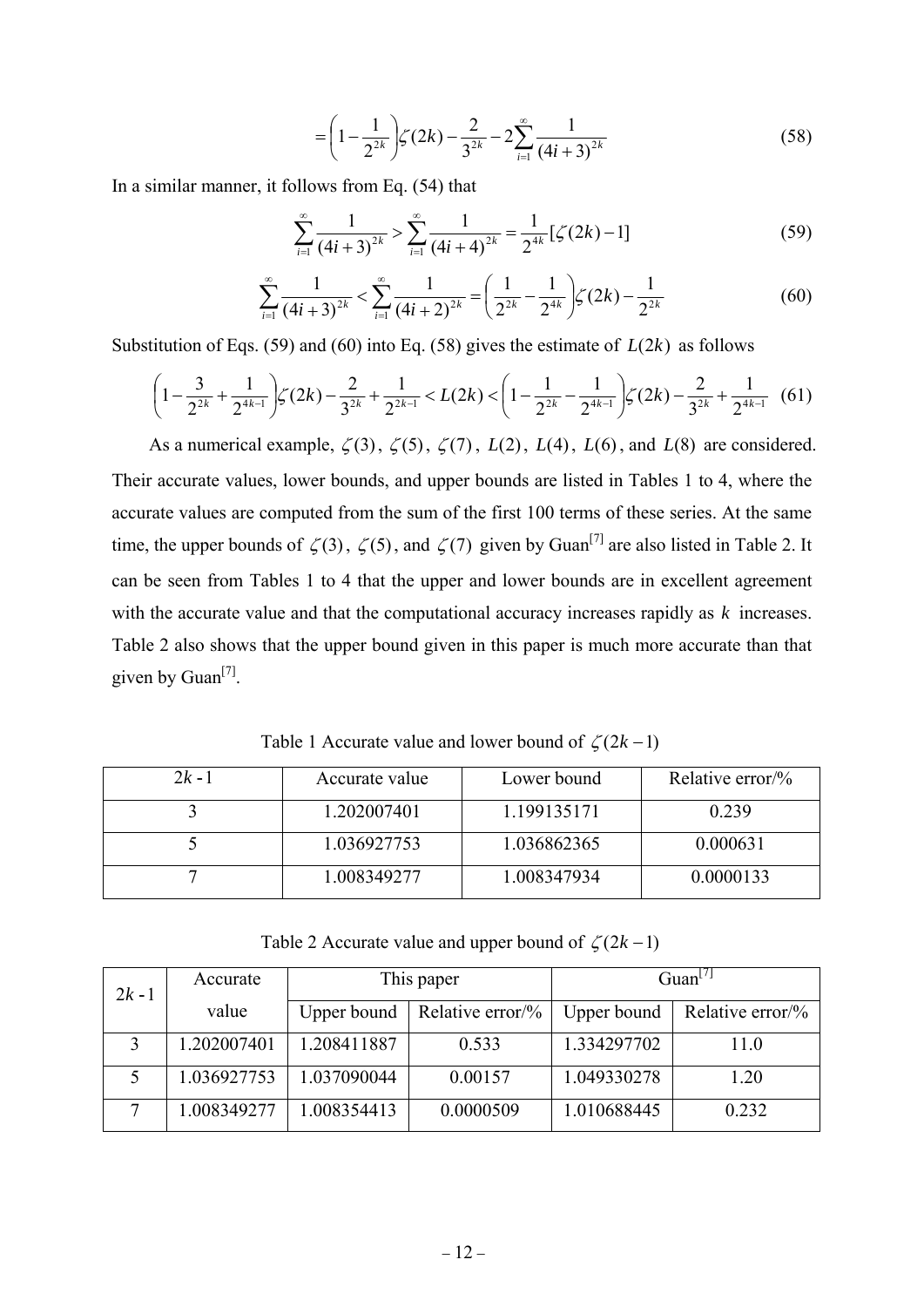| 2k | Accurate value | Lower bound  | Relative error/ $\%$ |
|----|----------------|--------------|----------------------|
|    | 0.9159530951   | 0.8946280871 | 2 3 3                |
|    | 0.9889445514   | 0.9881520185 | 0.00801              |
|    | 0.9986852222   | 0.9986585333 | 0.000267             |
|    | 0.9998499902   | 0.9998493560 | 0.00000634           |

Table 3 Accurate value and lower bound of  $L(2k)$ 

Table 4 Accurate value and upper bound of  $L(2k)$ 

| 2k | Accurate value | Upper bound  | Relative error/% |
|----|----------------|--------------|------------------|
|    | 0.9159530951   | 0.9308616268 | 1.63             |
|    | 0.9889445514   | 0.9893436353 | 0.00404          |
|    | 0.9986852222   | 0.9986952912 | 0.000101         |
|    | 0.9998499902   | 0.9998504457 | 0.00000456       |

#### **5 Estimate of circumference ratio**

The circumference ratio is an important constant and can be estimated with various methods. From the viewpoint of infinite series, the estimate is mainly based on the Euler formula, i.e.,  $\zeta(2)$ . Since the recurrence formulae of  $\zeta(2k)$  and  $L(2k-1)$  are obtained, they can used to improve the estimate of the circumference ratio.

As a numerical example,  $\zeta(2)$ ,  $\zeta(4)$ ,  $\zeta(6)$ ,  $L(1)$ ,  $L(3)$ ,  $L(5)$ , and  $L(7)$  are considered. When these series are approximated by the sum of the first ten terms, the numerical results are listed in Tables 5 and 6. It can be seen from Table 5 that, when  $\zeta(2)$  is adopted, the relative error is 2.94%. When  $\zeta(4)$  and  $\zeta(6)$  are adopted, the relative error rapidly reduces to 0.00662% and 0.0000254%, respectively, which greatly increases the computational accuracy. It can be seen from Table 6, compared with the Riemann zeta function, the *L*function is more efficient in estimating the circumference ratio. When  $L(1)$ ,  $L(3)$ ,  $L(5)$ , and  $L(7)$  are adopted, the relative error is equal to  $3.18\%$ ,  $0.00212\%$ ,  $0.00000306\%$ , and 0.0000000318%, respectively.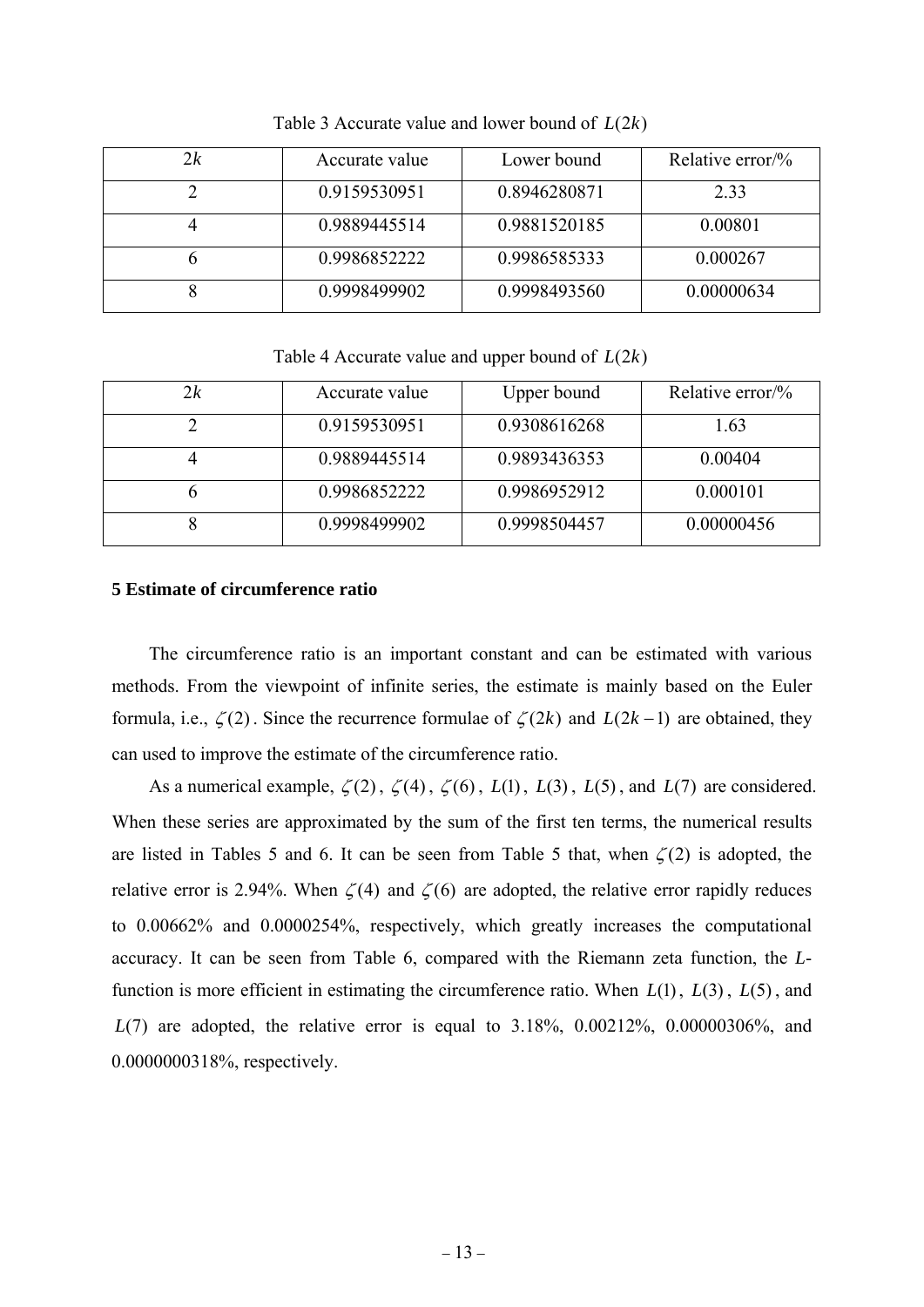| 2k | Accurate $\pi$ | Estimated $\pi$ | Relative error/% |
|----|----------------|-----------------|------------------|
|    | 3.141592654    | 3.049361636     | 294              |
|    | 3.141592654    | 3.141384623     | 0.00662          |
|    | 3.141592654    | 3.141591856     | 0.0000254        |

Table 5 Estimated circumference ratio based on  $\zeta(2k)$ 

| Table of Estimated encumentative ratio based on $E(ZK = I)$ |                |                 |                      |
|-------------------------------------------------------------|----------------|-----------------|----------------------|
| $2k - 1$                                                    | Accurate $\pi$ | Estimated $\pi$ | Relative error/ $\%$ |
|                                                             | 3.141592654    | 3.041839619     | 3.18                 |
|                                                             | 3.141592654    | 3.141526088     | 0.00212              |
|                                                             | 3.141592654    | 3.141592558     | 0.00000306           |
|                                                             | 3.141592654    | 3.141592653     | 0.0000000318         |

Table 6 Estimated circumference ratio based on  $I(2k-1)$ 

#### **6 Conclusions**

From the analysis of the Riemann zeta function and the *L* -function, the main conclusions are made as follows.

(1) A physical model of an elastic bar fixed at both ends and subjected to symmetric axial loads with respect to the mid-span has been constructed. The equilibrium of forces and the priciple of minimum potential energy have been used to determine the axial force of the bar at the left end. It has been proven that, in all the possible displacements which satisfy the boundary conditions, the real one minimizes the total potential energy. From the entire equivalence of the two methods, an identity of a type of infinite series has been derived.

(2) Based on the identity of infinite series, the Riemann zeta function  $\zeta(2k)$  and the *L*function  $L(2k-1)$  have been evaluated with power axial load functions.

(3) The upper and lower bounds of the Riemann zeta function  $\zeta(2k-1)$  and the *L*function  $L(2k)$  have been given. Based on the numerical results, it has been shown that the upper and lower bounds are in excellent agreement with the accurate value.

(4) Two improvement methods have been proposed for estimating the circumference ratio. Numerical results show that, the larger the value of *k* is, the smaller the relative error of the circumference ratio is. Compared with the Riemann zeta function, the *L* -function is more efficient in estimating the circumference ratio.